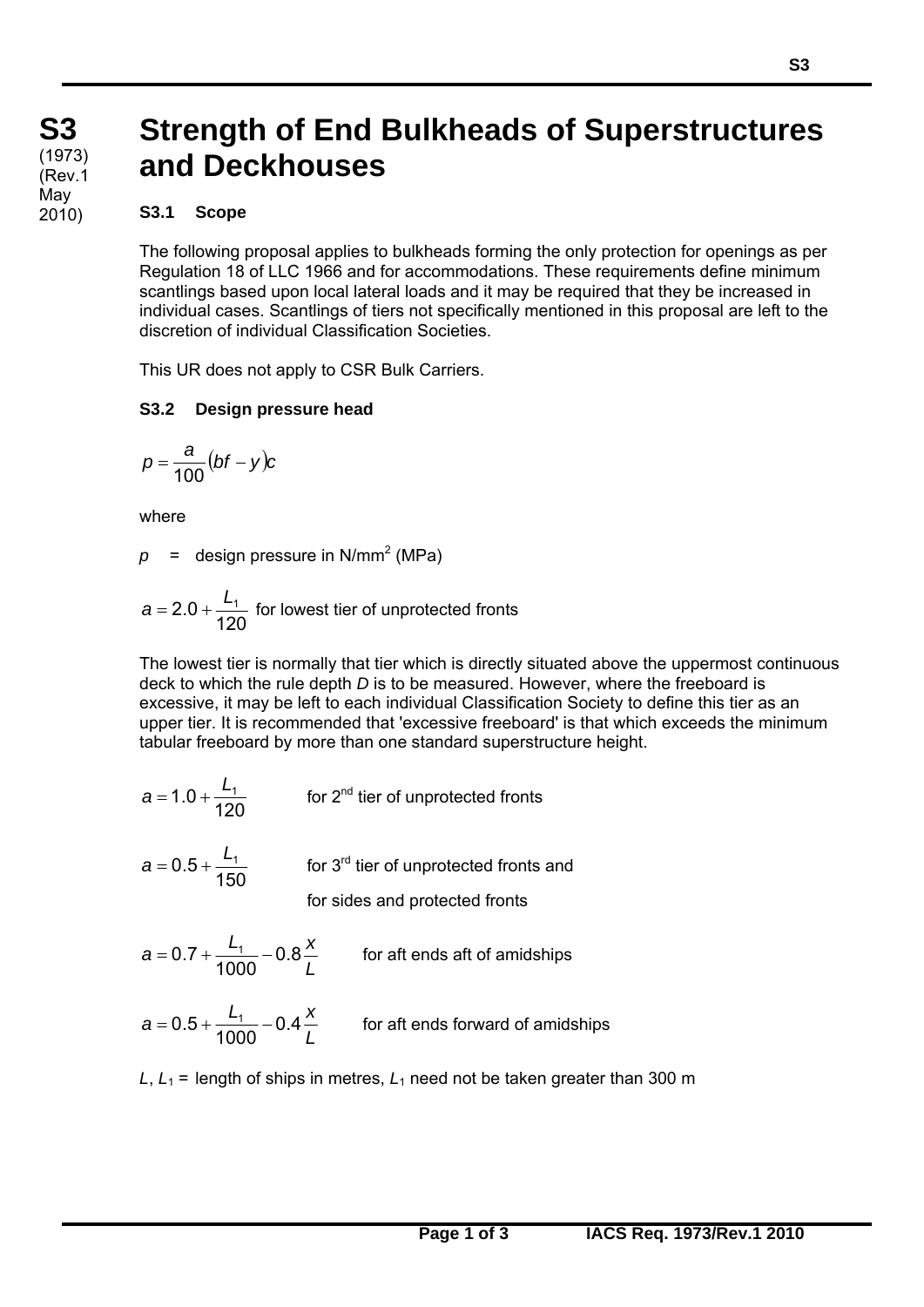**S3 (cont)**

$$
b = 1.0 + \left(\frac{x/L - 0.45}{C_b + 0.2}\right)^2 \qquad \text{for } x/L \le 0.45
$$

$$
b = 1.0 + 1.5 \left( \frac{x/L - 0.45}{C_b + 0.2} \right)^2 \text{ for } x / L > 0.45
$$

- $C_b$  = block coefficient,  $0.60 < C_b < 0.80$ when determining aft ends forward of amidships, C<sub>b</sub> need not be taken less than 0.80
- *x* = distance in metres between bulkhead considered and AP When determining sides of a deckhouse, the deckhouse is to be subdivided into parts of approximately equal length, not exceeding 0,15*L* each and *x* is to be taken as the distance between AP and the centre of each part considered.

$$
f = \frac{L}{10} e^{-L/300} - \left[ 1 - \left( \frac{L}{150} \right)^2 \right]
$$
 for  $L < 150$  m  

$$
f = \frac{L}{10} e^{-L/300}
$$
 for 150 m  $L < 300$  m  
 $f = 11.03$  for  $L > 300$  m

*y* = vertical distance in metres from summer waterline to midpoint of stiffener span

$$
c = \left(0.3 + 0.7 \frac{b'}{B'}\right)
$$

- *b'* = breadth of deckhouse at the position considered
- *B'* = actual maximum breadth of ship on the exposed weather deck at the position considered

For exposed parts of machinery casings *c* is not to be taken less than 1.0

The design pressure *p* is not to be taken less than the minimum values given in Table 1.

### **Table 1**

 $\overline{a}$ 

| L(m)         | $p(N/mm^2 \text{ or MPa})$           |                                |
|--------------|--------------------------------------|--------------------------------|
|              | Lowest tier of unprotected<br>fronts | Elsewhere                      |
| $L \leq 50$  | 0.03                                 | 0.015                          |
| 50 < L < 250 | $0.025 + 10^{-4}L$                   | $0.0125 + 0.5 \times 10^{-4}L$ |
| $L \geq 250$ | 0.05                                 | 0.025                          |